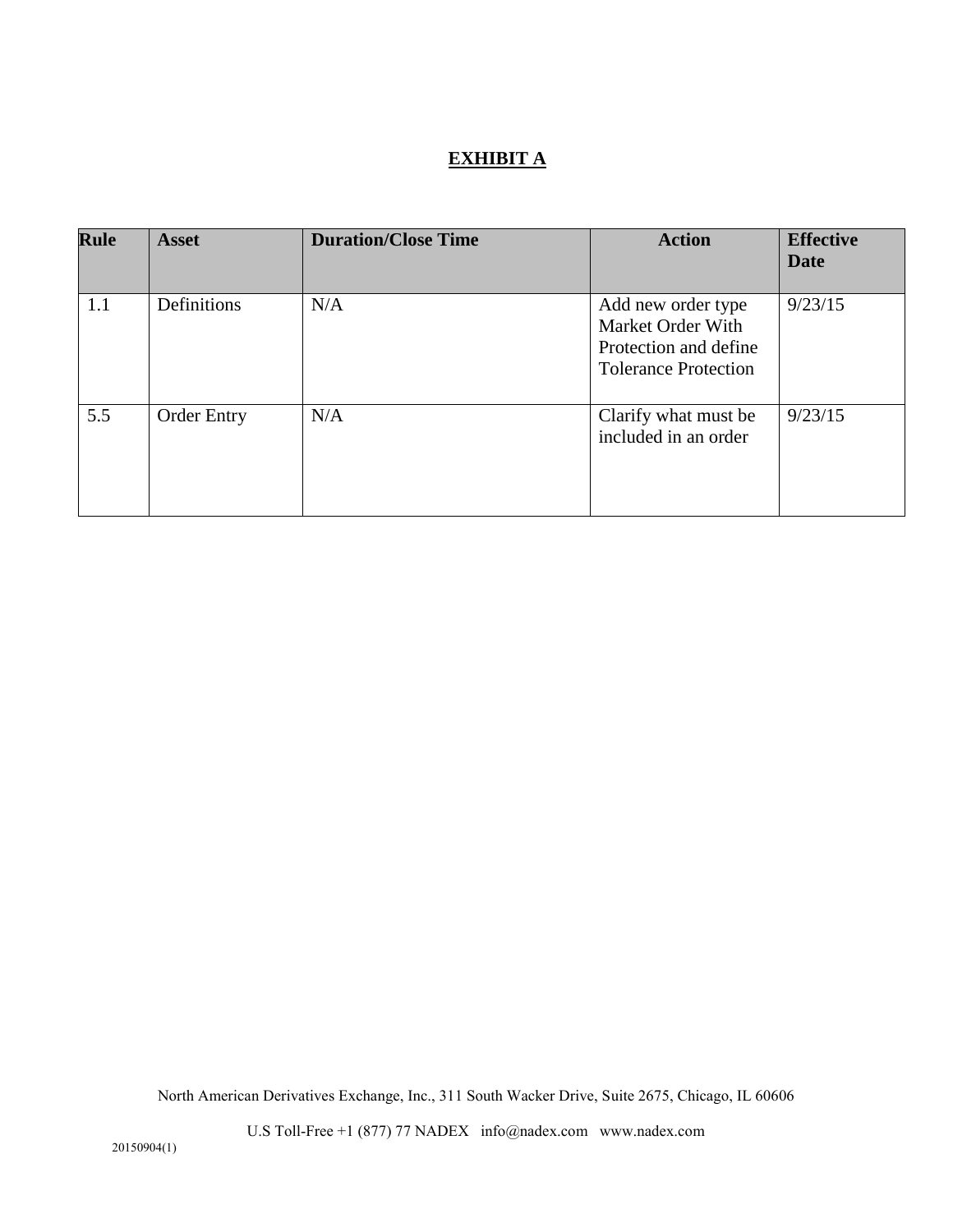## **EXHIBIT B**

## Amendments of 1.1, 5.5

*(The following Rule amendments are underlined and deletions are stricken out)*

## RULE 1.1 DEFINITIONS

When used in these Rules:

**"Authorized Trader"** means an individual employed by a Member who is authorized by that Member to have direct access to Nadex, provided the Member maintains supervisory authority over such individual's trading activities.

**"Binary Contract"** means the right to receive a fixed Settlement Value per contract, from Nadex on the Settlement Date dependent upon whether you are holding a long position or short position in a Binary Contract. If you are holding a long position in a Binary Contract, you have the right to receive a fixed Settlement Value from Nadex on the Settlement Date, if, and only if, the Binary Contract's Payout Criteria encompasses the Expiration Value at Expiration. Conversely, if you are holding a short position in a Binary Contract, you have the right to receive a fixed Settlement Value if, and only if, the Binary Contract's Payout Criteria does NOT encompass the Expiration Value at Expiration.

**"Cap"** means the maximum rate, level, amount, measure or other value of the Underlying of a Variable Payout Contract that may be the Expiration Value or the Closing Trade Value. If the actual rate, level, amount, measure, or other value of the Underlying meets or exceeds the Cap at Expiration, the Cap will be the Expiration Value.

**"Class"** means all Contracts of the same Type with the same Underlying.

**"Closing Trade Value"** means the rate, level, amount, measure, or other value of the Underlying of a Variable Payout Contract at which the Contract is closed in a Member's or Customer's account.

**"Commodity Futures Trading Commission" or "Commission"** means the Federal regulatory agency established by the Commodity Futures Trading act of 1974 to administer the Commodity Exchange Act.

**"Contract"** means a Variable Payout Contract or a Binary Contract.

**"Correspondent Account"** means an account as that term is defined in 31 CFR  $1010.605(c)$ .

North American Derivatives Exchange, Inc., 311 South Wacker Drive, Suite 2675, Chicago, IL 60606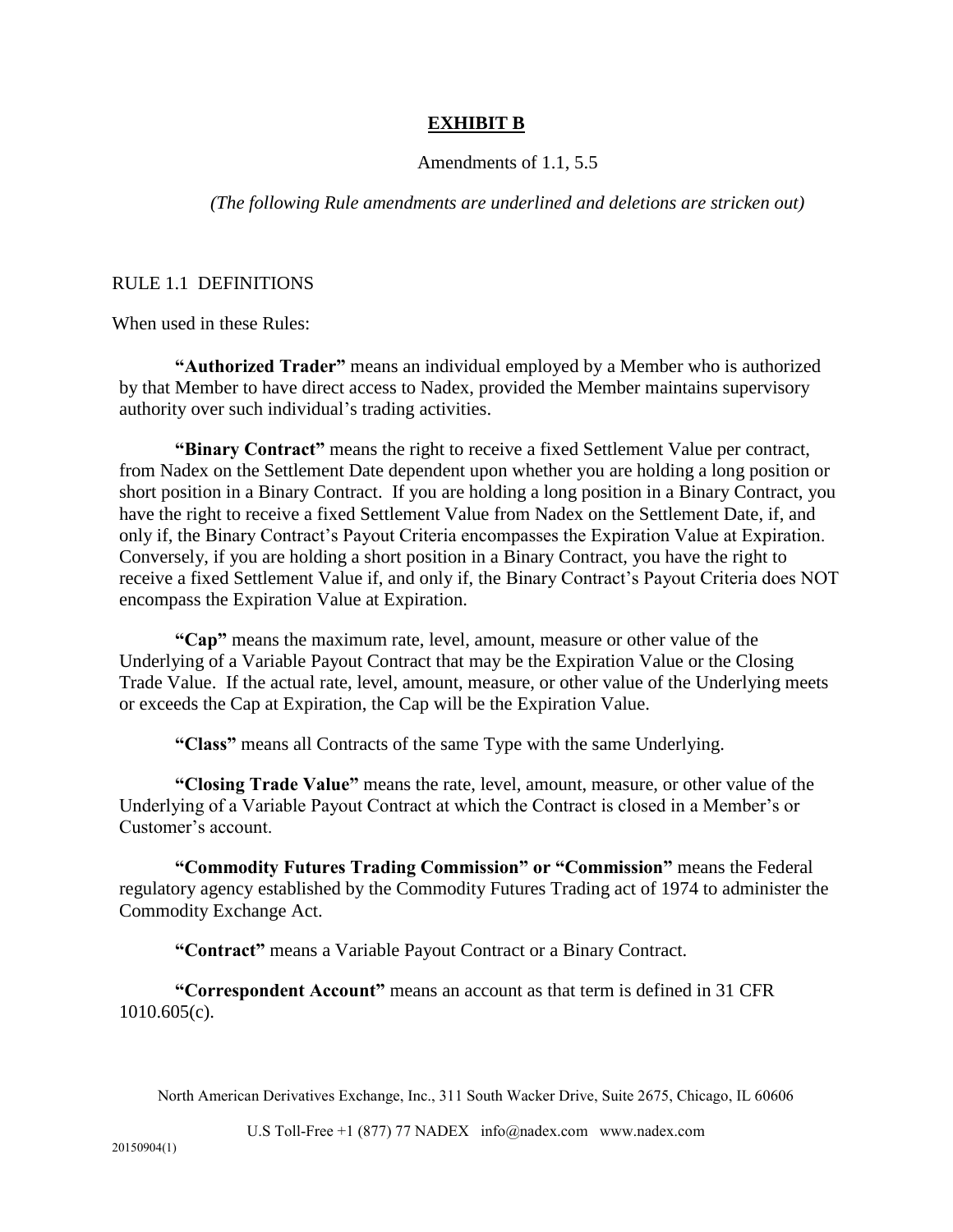**"Customer"** means a Commodity Customer, a Cleared Swap Customer, a FCM Member or a Trading member of Nadex, as the context requires. In this regard,

(i) "Commodity Customer" has the meaning set forth in Commission Regulation  $1.3(k);$ 

(ii) "Cleared Swap Customer" has the meaning set forth in Commission regulation 22.1;

(iii) "DCO Customer" has the same meaning as the definition "customer" set forth in Commission Regulation 190.01(l) and section 761(9) of the Bankruptcy Code and includes FCM Members and Trading Members of Nadex.

**"Dollar Multiplier"** means the monetary amount by which the rate, level, amount, measure, or other value of an Underlying of a Variable Payout Contract is multiplied to determine the Settlement Value.

**"End Date"** means the last day on which a delivery month will be used as the Underlying for Nadex contracts.

**"Expiration"** means the time on the Expiration Date established by these Rules at which a Contract expires and the Expiration Value of that Contract is determined.

**"Expiration Date"** means the date established by these Rules on which the Expiration Value of each Contract is determined.

**"Expiration Value"** means the rate, level, amount, measure, or other value of the Underlying at Expiration as calculated and/or published by the Source Agency.

**"FCM Member"** means any Member that is registered with the Commission as a Futures Commission Merchant and as a swap firm and is authorized by Nadex to intermediate orders of Commodity Customers or Cleared Swap Customers on the Market.

**"Financial Institution"** means a financial institution as that term is defined in 31 CFR 1010.100(t) that is required to comply with the regulations issued by the United States Department of Treasury under the Bank Secrecy Act including, but not limited to, the antimoney laundering program and customer identification program rules.

**"Floor"** means the minimum rate, level, amount, measure, or other value of the Underlying of a Variable Payout Contract that may be the Expiration Value or the Closing Trade Value. If the actual rate, level, amount, measure or other value of the Underlying meets or falls below the Floor on the Expiration Date, the Floor will be the Expiration Value.

**"Foreign Bank"** means a bank as that term is defined in 31 CFR 1010.100(u).

North American Derivatives Exchange, Inc., 311 South Wacker Drive, Suite 2675, Chicago, IL 60606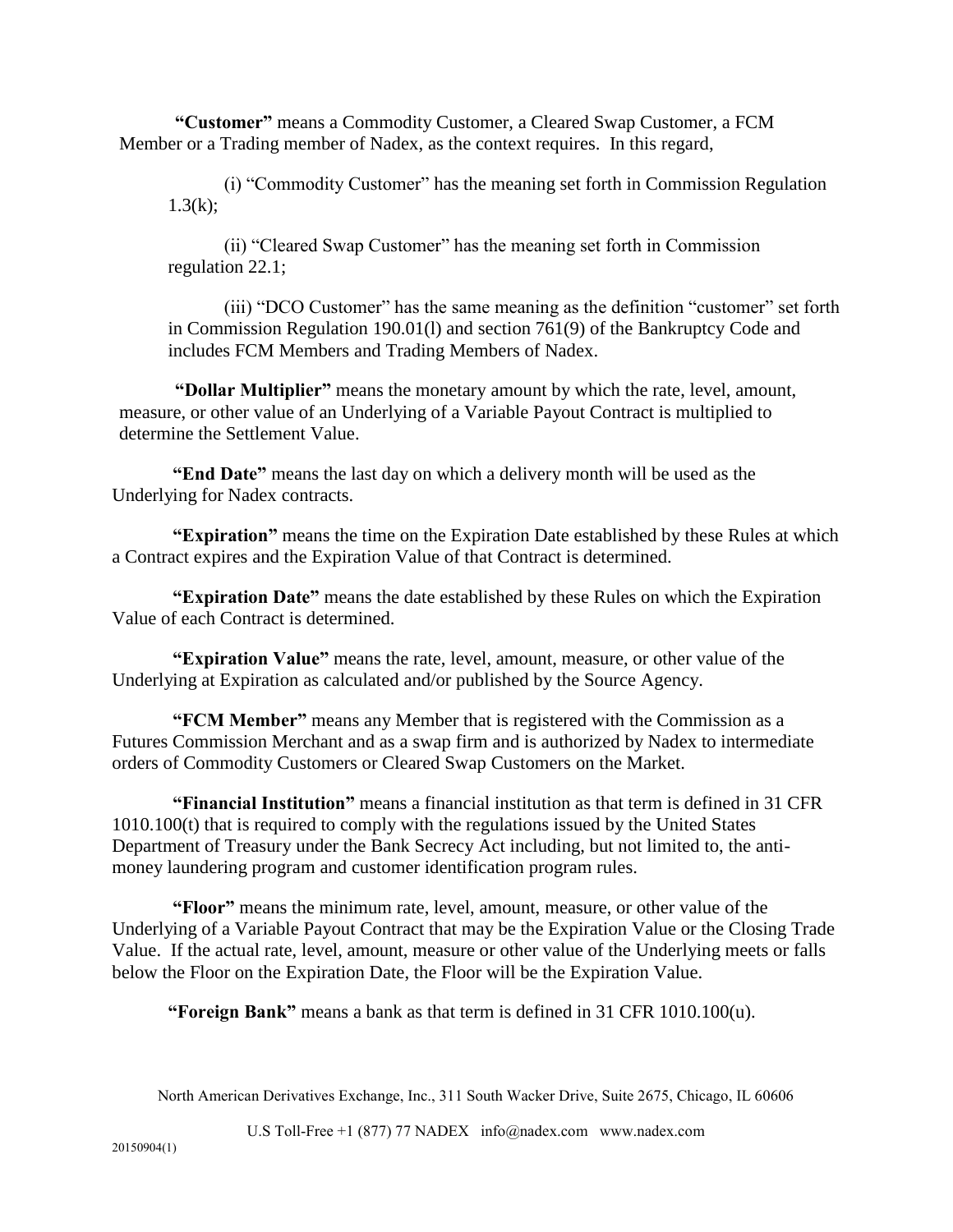**"Last Trading Day"** means, for a particular Contract, the last date on which that Contract may be traded on the Market.

**"Limit Order"** means a request submitted to the Exchange to buy or sell a set number of contracts, in a particular product offered by Nadex, at a specified price or better price if a better price is available. The following are permissible Nadex Limit Order types, although certain order types may only be available on particular platforms or to particular Member types:

> **"Fill or Kill Order" or "FOK"** is a Limit Order that will be cancelled if the Order cannot be immediately filled in its entirety.

**"Immediate or Cancel Order" or "IOC"** is a Limit Order that can be filled in whole or in part, with any remaining quantity cancelled.

**"Good 'Til Cancel Order" or "GTC"** is a Limit Order which will remain on the market until it is filled, cancelled, or the contract expires. Any remainder of a partially filled GTC Order will stay on the market until it is filled, cancelled, or the contract expires.

**"Post-Only (Price Adjustment) Order"** is a Limit Order that will be cancelled by the Exchange in whole or in part to the extent that, at the time it is submitted to the Exchange, it would be immediately executable opposite another Post-Only Order; the Exchange will automatically submit an amended quotation for the unfilled balance of the cancelled Post-Only (Price Adjustment) Order at a price level that is adjusted (a) for Binary Contracts to four minimum tick increments, and (b) for Variable Payout Contracts to one minimum tick increment lower (for bids) or higher (for offers) than the price level of the existing opposite Post-Only Order.

**"Post-Only (Reject) Order"** is a Limit Order that will be cancelled by the Exchange in whole or in part to the extent that, at the time it is submitted to the Exchange, it would be immediately executable opposite another Post-Only Order.

**"Long Variable Payout Contract"** means (i) the right to receive at the time the Contract is closed or on the Settlement Date any positive number resulting from subtracting the Opening Trade Value from (A) the Closing Trade Value, if the Variable Payout Contract was closed by an offsetting transaction before Expiration, or (B) the Expiration Value, if the Variable Payout Contract was held to Expiration, and then multiplying the resulting figure by the Dollar Multiplier and (ii) the obligation to pay at the time the contract is closed or on the Settlement Date any positive number resulting from subtracting from the Opening Trade Value (A) the Closing Trade Value, if the Variable Payout Contract was closed by an offsetting transaction before Expiration, or (B) the Expiration Value, if the Variable Payout Contract was held to Expiration, and then multiplying the resulting figure by the Dollar Multiplier.

North American Derivatives Exchange, Inc., 311 South Wacker Drive, Suite 2675, Chicago, IL 60606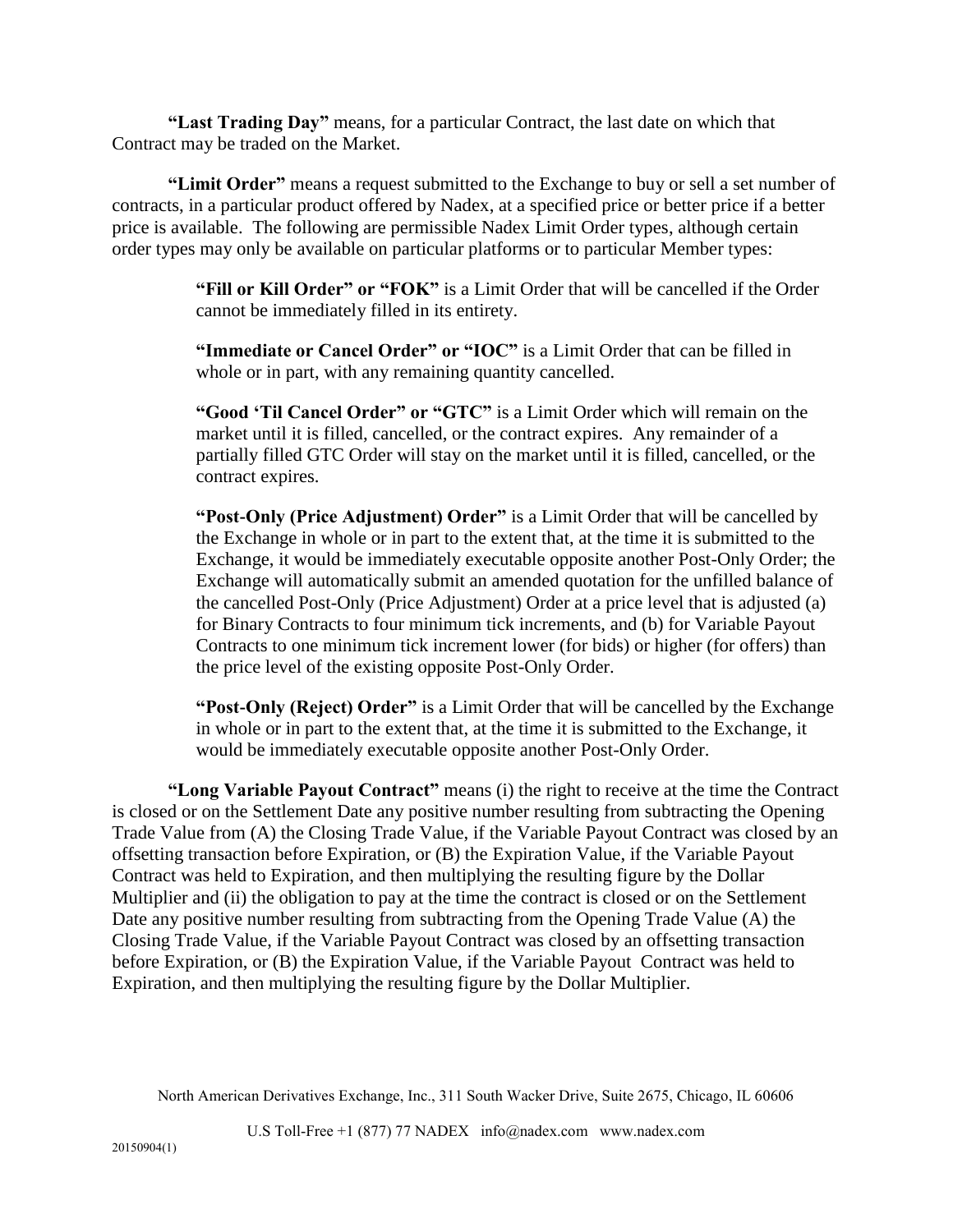**"Market Order"** means a request submitted to the Exchange to buy or sell a set number of contracts, in a particular product offered by Nadex, at the market price. The following are permissible Nadex Market Order types, although certain order types may only be available on particular platforms or to particular Member types:

> **"Market Order With Protection" or "MOP"** is a Market Order that will attempt to fill, in whole or part, at the current displayed price or better, or within a pre-determined number of points (Tolerance Protection) worse than the specified display price. The remainder of any Market Order With Protection that cannot be immediately filled either at the current displayed price or better, or within the Tolerance Protection, will be cancelled.

**"Market Maker"** means a Member that is granted certain privileges in exchange for assuming certain responsibilities as set forth in Chapter 4 of these Rules for the purpose of creating liquidity for certain Classes of Contracts.

**"Member"** means a Person who is approved by Nadex to be a Trading Member or a FCM Member and who is bound by these Rules as they may be amended from time to time.

**"Opening Trade Value"** means the rate, level, amount, measure, or other value of the Underlying of a Variable Payout Contract at which the Contract is opened in a Member's account.

**"Order"** means a request submitted to the Exchange to buy or sell a set number of contracts, in a particular product offered by Nadex in accordance with the requirements established by the Exchange.

"**Payout Criterion**" of a Contract means the Expiration Value or range of Expiration Values that will cause that Contract to pay a Settlement Value to the holder of a long position or the holder of a short position in such Contract. The holder of a long or short position in a Contract that receives a Settlement Value is considered to be "in-the-money" while the holder of either a long or short position in a Contract that does NOT receive a Settlement Value is considered to be "out-of-the-money".

**"Person"** means an individual, sole proprietorship, corporation, limited liability company, partnership, trust, or any other entity.

**"Regulatory Agency"** means any government body, including the Commission and Securities and Exchange Commission, and any organization, whether domestic or foreign, granted authority under statutory or regulatory provisions to regulate its own activities and the activities of its members, and includes Nadex, any other clearing organization or contract market, any national securities exchange or clearing agency, the National Futures Association ("NFA") and the Financial Industry Regulatory Authority ("FINRA").

North American Derivatives Exchange, Inc., 311 South Wacker Drive, Suite 2675, Chicago, IL 60606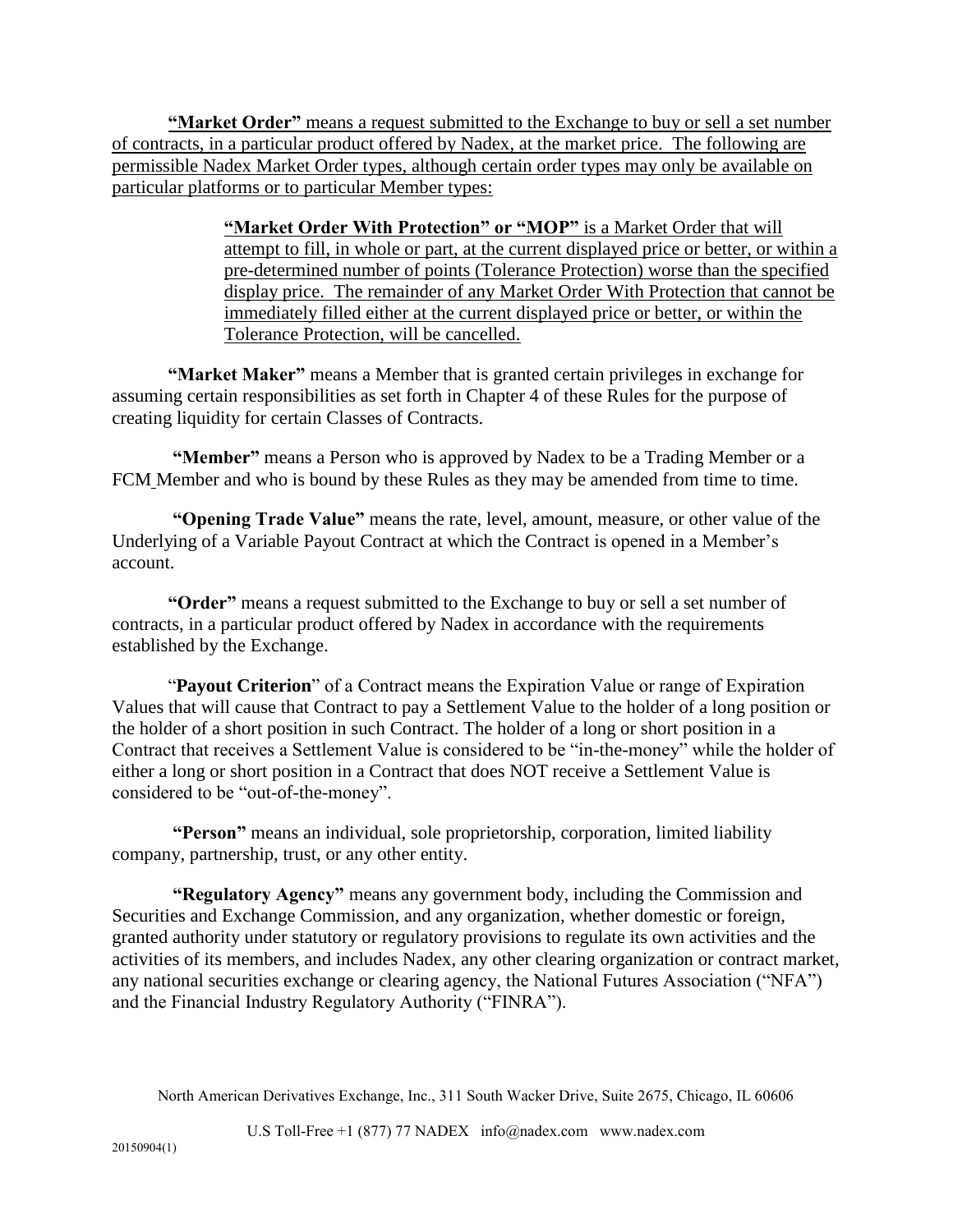**"Series"** means all Contracts of the same Class having identical terms, including Payout Criterion and Expiration Date.

**"Settlement Date"** means the date on which money is paid to the account of a Member who has the right to receive money pursuant to a Variable Payout Contract or Binary Contract held until Expiration, and on which money is paid from the account of a Member who is obligated to pay money pursuant to a Variable Payout Contract held until Expiration. Unless otherwise specified in these Rules, the Settlement Date is the same day as the Expiration Date.

**"Settlement Value"** means the amount paid to the holders of in-the-money Contracts. The minimum Settlement Value of a Binary Contract is \$100. The Settlement Value of a Variable Payout Contract is determined as described in the definition for Long and Short Variable Payout Contracts.

**"Short Variable Payout Contract"** means (i) the right to receive at the time the Contract is closed or on the Settlement Date any positive number resulting from subtracting from the Opening Trade Value (A) the Closing Trade Value, if the Variable Payout Contract was closed by an offsetting transaction before Expiration, or (B) the Expiration Value, if the Variable Payout Contract was held to Expiration, and then multiplying the resulting figure by the Dollar Multiplier and (ii) the obligation to pay at the time the Contract is closed or on the Settlement Date any positive number resulting from subtracting the Opening Trade Value from (A) the Closing Trade Value, if the Variable Payout Contract was closed by an offsetting transaction before Expiration, or (B) the Expiration Value, if the Variable Payout Contract was held to Expiration, then multiplying the resulting figure by the Dollar Multiplier.

**"Source Agency"** means the agency that publishes the Underlying economic indicator and/or Expiration Value for any Contract.

"**Speculative Position Limits," or "Position Limit"** means the maximum position, either net long or net short, in one Series or a combination of various Series of a particular Class that may be held or controlled by one Member as prescribed by Nadex and/or the Commission.

**"Start Date"** means the date on which a new delivery month will be used as the Underlying for Nadex contracts.

**"Tolerance Protection"** means the defined number of points, expressed in terms of a dollar amount, away from the displayed market price that will be acceptable to fill a Market Order With Protection in whole or part, if the displayed market price or a better price is no longer available when the Exchange receives the Order.

"**Trade Day**" means the regular trading session on any given calendar date and the evening session, if any, on the immediately preceding calendar date, as specified in Rule 5.11.

**"Trading Member"** means a Person who has been approved by Nadex to trade directly and not through a FCM Member on the Market, and does not include any FCM Member.

North American Derivatives Exchange, Inc., 311 South Wacker Drive, Suite 2675, Chicago, IL 60606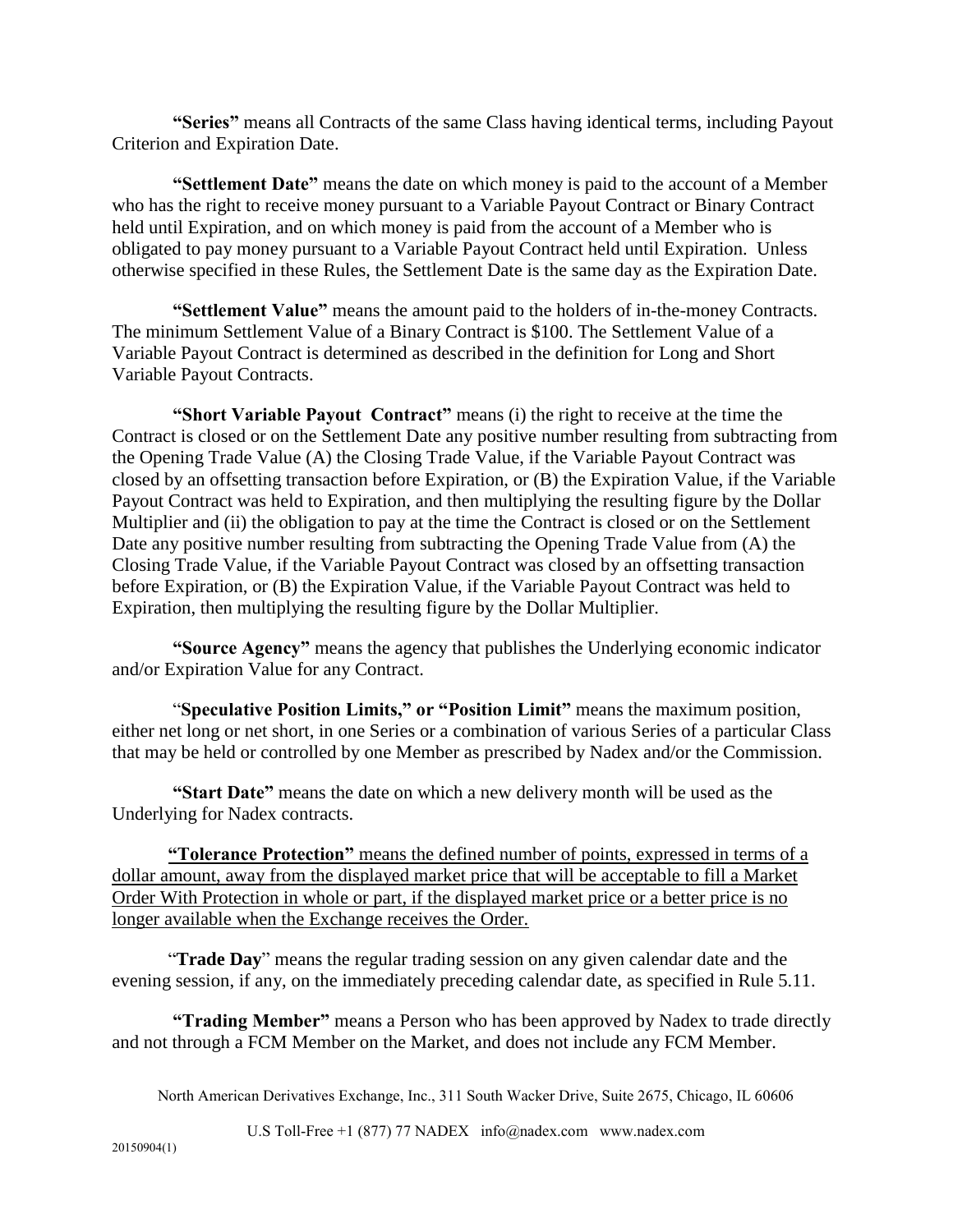**"Type"** means the classification of a Contract as a Variable Payout Contract or a Binary Contract.

**"Underlying"** means the index, rate, risk, measure, instrument, differential, indicator, value, contingency, occurrence, or extent of an occurrence the Expiration Value of which determines whether (and, in the case of a Variable Payout Contract, to what extent) a Contract is in-the-money.

**"Variable Payout Contract"** means a Long Variable Payout Contract and/or a Short Variable Payout Contract (such Variable Payout Contracts are also referred to as "Spread(s)" or "Narrow Spread(s)").

"**12PM**" or "**12:00 PM**" means 12:00 Noon

RULES 1.2 – 5.4 [UNCHANGED]

RULE 5.5 ORDER ENTRY

(a) Trading Member Orders

(i)A Trading Member will enter orders to trade Contracts by electronic transmission over the Internet. A Trading Member may elect to enter into a FIX Connection agreement with Nadex, which will provide for specific FIX Connection fees, and if approved by Nadex, may submit orders over a FIX Connection in accordance with Nadex's applicable policies and procedures. A Trading Member that is not acting as a market maker who elects to submit 40 orders via FIX Connection is limited to the submission of no more than one order per five seconds.

(ii) A Trading Member will enter an order to trade one or more Contracts by indicating to Nadex in the manner required by Nadex: (1) order direction (i.e., buy or sell); (2) order type (e.g., limit orderLimit Order or Market Order); (3) duration of the order (e.g., Fill or Kill, Immediate or Cancel, Good 'Til Cancel); (4) the Series of Contract;  $(4)(5)$  the limit price at which the Trading Member wants to buy or sell the Contract, in the case of Limit Orders; and  $(5)$ - $(6)$ the number of Contracts the Trading Member want to buy or sell, and (7) the Tolerance Protection in the case of Market Orders With Protection.

(iii) In order to enter an order to trade one or more Contracts, a Trading Member will be required to submit the order to Nadex. Once the order is accepted by Nadex, Nadex will assign to the order an order confirmation number. This confirmation number will appear next to the associated order on the Trading Member's Order Ticket and Order History account pages. The Trading Member will be responsible for any and all order entries confirmed for its account and accepted by Nadex.

North American Derivatives Exchange, Inc., 311 South Wacker Drive, Suite 2675, Chicago, IL 60606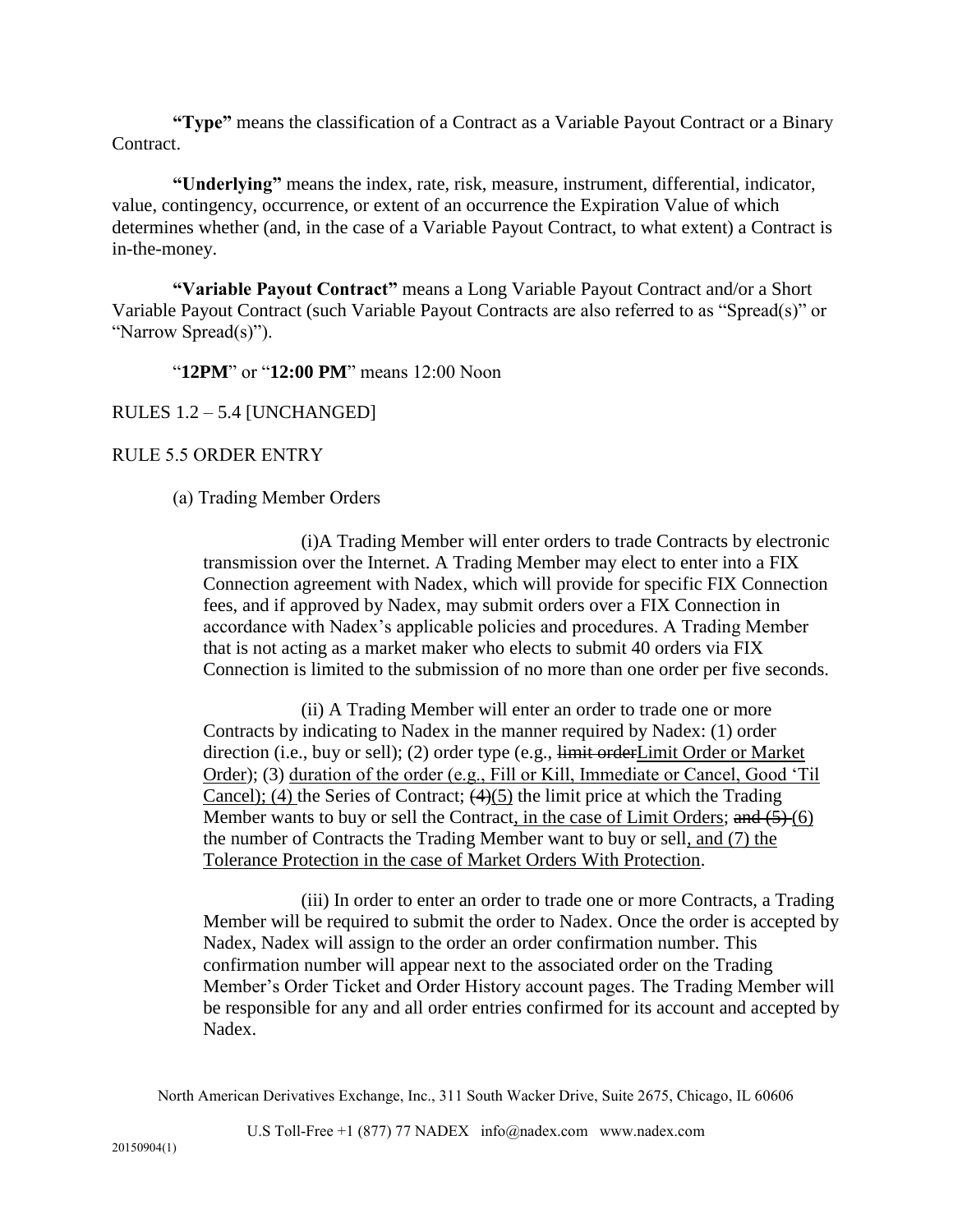#### (b) FCM Customer Orders

(i)A FCM Customer may not submit orders directly to the Exchange and all such order must be submitted by that Customer's FCM Member.

(ii)FCM Members may submit FCM Customer Orders by electronic transmission over a FIX Connection, in accordance with Nadex's applicable policies and procedures.

(iii)FCM Members will submit a FCM Customer Order to trade one or more Contracts by indicating to Nadex in the manner required by Nadex: (1) order direction (i.e., buy or sell); (2) order type (e.g., limit orderLimit Order or Market Order); (3) duration of the order (e.g., Fill or Kill, Immediate or Cancel, Good 'Til Cancel); (4) the Series of Contract;  $(4)(5)$  the limit price at which the FCM Customer wants to buy or sell the Contract, in the case of Limit Orders;  $(5)$  (6) the number of Contracts the FCM Customer wants to buy or sell;  $(6)(7)$  the Tolerance Protection in the case of Market Orders With Protection;  $(7)(8)$  the FCM Customer Position Account identifier; and  $(7)(8)$  the user identifier for the person who directed the submission of the order to the Exchange.

(iv)Upon receipt of a FCM Customer Order to trade one or more Contracts, a FCM Member will be required to ensure that the FCM Customer has on deposit with the FCM Member enough funds to cover the FCM Customer's maximum loss under the Contract(s) it is attempting to enter into before the order is submitted to Nadex. When the order has been submitted to and accepted by Nadex, Nadex will assign to the order an order confirmation number. This confirmation number will appear next to the associated order on the FCM Member's Order and Order History account pages. The FCM Member will be responsible for any and all order entries confirmed for its FCM Customer Position Accounts and its settlement accounts and accepted by Nadex.

(c) Nadex's trading system will keep an electronic record of all orders to trade Contracts, and all executed Contract trades. The records kept by Nadex will include all of the terms identified in 41 paragraphs  $(a)(ii) - (iii)$  and  $(b)(iii) - (iv)$  of this Rule as well as the date and time that the transaction was completed to the nearest tenth of a second, for all executed Contract trades and to the nearest second for all orders to trade Contracts.

### RULES 5.6 – 12.78 [UNCHANGED]

### *End of Rulebook.*

*The remainder of this page has intentionally been left blank.*

North American Derivatives Exchange, Inc., 311 South Wacker Drive, Suite 2675, Chicago, IL 60606